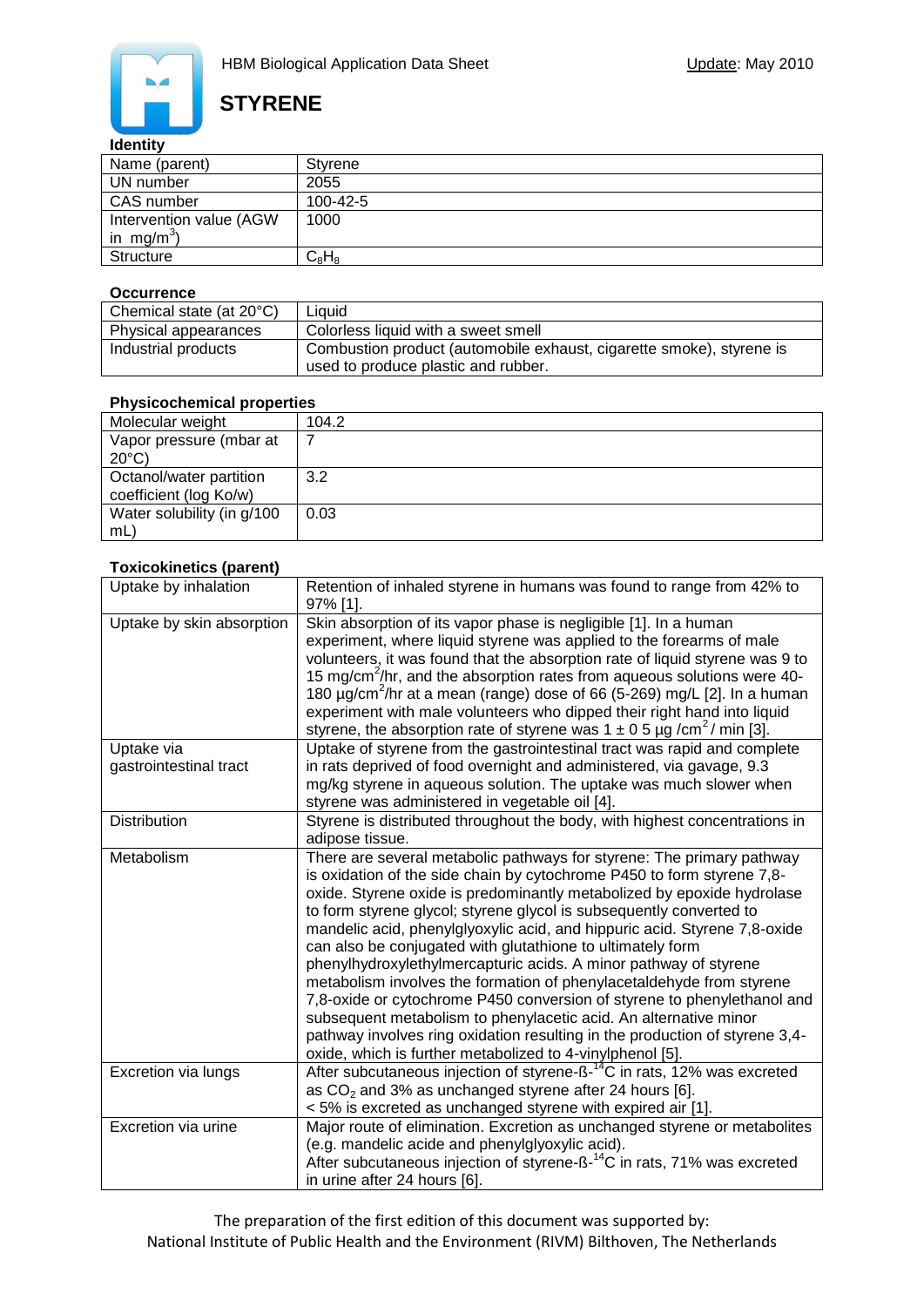

# **STYRENE**

| Excretion via feces | I Minor excretion route. After subcutaneous injection of styrene-ß- <sup>14</sup> C in |
|---------------------|----------------------------------------------------------------------------------------|
|                     | rats, <3% was excreted in feces after 24 hours [6].                                    |

### **Toxicodynamics**

| <u>i VAIVVU yhiämivy</u>   |                                                                             |  |
|----------------------------|-----------------------------------------------------------------------------|--|
| <b>Toxicity</b>            | Neurotoxicity: the central nervous system is the critical target organ [5]. |  |
|                            | Irritation of the skin, eyes and mucous membranes [5]                       |  |
| Classifications for        | Group 2B, IARC-classification [7]                                           |  |
| carcinogenicity            |                                                                             |  |
| <b>Classifications for</b> | Animal studies: Teratogenic effects of styrene are only seen at exposure    |  |
| reprotoxicity              | levels causing maternal toxicity [8].                                       |  |
| Classifications for        | Exposure to styrene can cause allergic contact dermatitis and asthma [9,    |  |
| sensitizing properties     | $10$ .                                                                      |  |

### **Biological monitoring**

| <b>Biomarkers</b>                               | Mandelic acid (MA) in<br>urine                                                                                                                  | Phenyl glyoxylic acid<br>(PGA) in urine                                                   | Styrene in whole blood                                                                              |
|-------------------------------------------------|-------------------------------------------------------------------------------------------------------------------------------------------------|-------------------------------------------------------------------------------------------|-----------------------------------------------------------------------------------------------------|
| Molecular<br>weight                             | 152.1                                                                                                                                           | 150.1                                                                                     | 104.2                                                                                               |
| Involved<br>enzymatic<br>metabolism             | CYP 450 and epoxide<br>hydrolase, alcohol<br>dehydrogenase, aldehyde<br>dehydrogenase [5]                                                       | CYP 450 and epoxide<br>hydrolase, alcohol<br>dehydrogenase, aldehyde<br>dehydrogenase [5] | L.                                                                                                  |
| Biological<br>material                          | Urine                                                                                                                                           | Urine                                                                                     | <b>Blood</b>                                                                                        |
| Type of sample                                  | Spot urine                                                                                                                                      | Spot urine                                                                                | Whole blood                                                                                         |
| Sampling<br>strategy                            | < 24 h                                                                                                                                          | < 24 h                                                                                    | < 1 h                                                                                               |
| Excretion<br>pattern                            | Bi-phasic elimination<br>pattern, with half-lives of<br>4-9 h (fast elimination<br>phase) and $17 - 25$ h<br>(slow elimination phase)<br>$[11]$ | Half-life of 11 h in a one<br>compartment model<br>simulation [11]                        | Excretion pattern styrene<br>from blood: bi-phasic with<br>half-lives of 0.58 and 13.0<br>hours [5] |
| <b>Materials</b>                                | Polystyrene universal<br>container                                                                                                              | Polystyrene universal<br>container                                                        | Vacutainers containing<br>heparin                                                                   |
| Transportation                                  | Room temperature [12]                                                                                                                           | 4°C (within 4 hours) [12]                                                                 | $4^{\circ}$ C                                                                                       |
| Storage                                         | 4°C or -20°C                                                                                                                                    | -20°C [12]                                                                                | $4^{\circ}$ C                                                                                       |
| Stability                                       | Up to 70 days at 4°C and<br>-20°C [12]                                                                                                          | 4 days at 4°C [13]; Up to<br>70 days at -20°C [12]                                        | Not reported                                                                                        |
| Measurement<br>principle                        | <b>HPLC</b>                                                                                                                                     | HPLC                                                                                      | GC-MS[14]; headspace<br>solid-phase<br>microextraction (SPME) /<br>GC / MS [15]                     |
| Aliquot for 1<br>analysis                       | 1 mL [16]                                                                                                                                       | 1 mL[16]                                                                                  | 3 mL                                                                                                |
| Limit of<br>quantification                      | 0.015 g / L (limit of<br>detection) [16]                                                                                                        | 0.002 g / L (limit of<br>detection) [16]                                                  | LOD 0.008 ng / mL (GC-<br>MS) [14]; 30 pg/mL<br>(SPME-GC-MS) [15]                                   |
| Recommended<br>adjustments                      | Creatinine                                                                                                                                      | Creatinine                                                                                | n/a                                                                                                 |
| Preferred units<br>for expression<br>of results | mg / g creatinine                                                                                                                               | mg / g creatinine                                                                         | mg/L                                                                                                |
| Conversion                                      | 1 mg / g creatinine = $0.74$                                                                                                                    | 1 mg / g creatinine = $0.75$                                                              | 1 mg/L = $9.60 * 10^{-3}$ mmol                                                                      |
| factor                                          | mmol / mol creatinine                                                                                                                           | mmol / mol creatinine                                                                     | / L                                                                                                 |
| Biological<br>exposure value<br>US [17]         | 400 mg / g creatinine (MA + PGA in urine; end of shift)                                                                                         |                                                                                           | 0.2 mg/L (end of shift)                                                                             |

The preparation of the first edition of this document was supported by: National Institute of Public Health and the Environment (RIVM) Bilthoven, The Netherlands